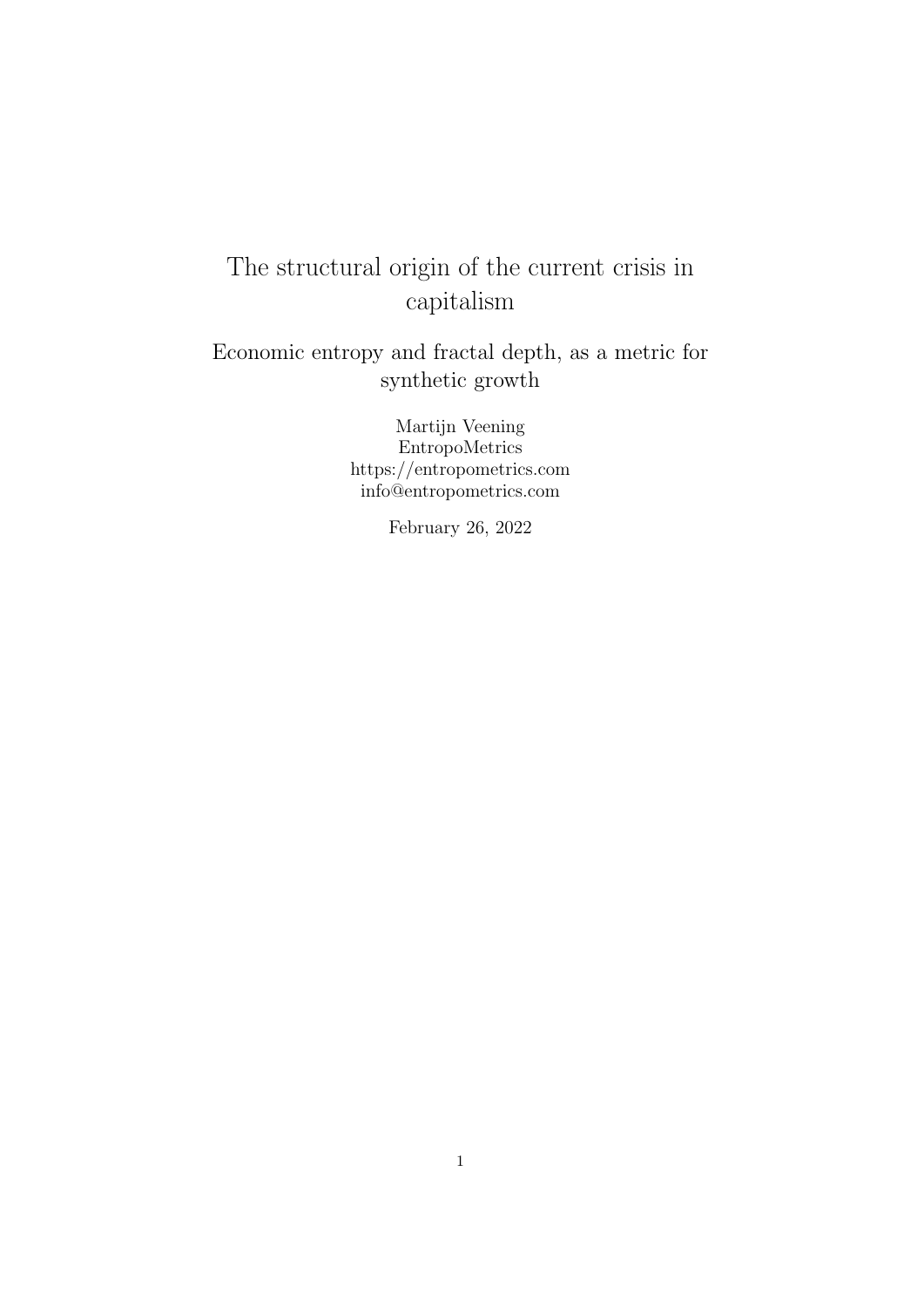## 1 Introduction

The article provides a rigorous reduction of economic dynamics, by defining 'economic entropy', to illustrate that transactional infrastructure has become the main driver of economic dynamics. It is imperative to understand how current capital allocation dynamics have changed in the last few decades. Efforts in redirecting this dynamic to curb growing inequality and skewing concentration dynamics of capital are destined to fail, if we misattribute its causality.

# 2 Supply and demand

In economics one of the key concepts is economic utility. It is this concept that is subject to supply and demand dynamics, which in turn drives pricing-dynamics. In the last few decades, economic markets have witnessed the advent of so-called 'market-makers' that provide 'liquidity', in most asset-classes. High Frequency Trading is perhaps the most notorious example, certainly the most excessive example, and their place in a healthy financial market is highly debatable.

## 3 Economic entropy

In order to define economic entropy, we first have to properly define the system and it's statespace. We define an economic system of size  $n$ , meaning that there are potentially n transactions between supply and demand that can be settled. The (macro-)state of this system can then be defined as the number (or proprotion) of settled transactions, so any transactional settlement is a 'statetransition'.

A micro-state is any possible combination of settled transactions: this allows for the macro-state of 'k settled transactions' to be represented by many microstates.

We consider any transaction definitive (it cannot be undone), so this system is a so-called 'non-ergodic' system: any occurring transaction reduces the solution space for remaining supply and demand. A TV can only be sold once.

Below is a table that illustrates a single permutation of 3 consecutive transactions. The first trx was between C and Y, the second between B and Z, and the final between A and X.

The first trx has  $3^2$  possibilities, the second trx has only  $2^2$  possibilities, and the third trx finally has 1 option left.

|    |   | supply |  |    |
|----|---|--------|--|----|
|    |   |        |  | 7, |
|    |   | 3      |  |    |
| ma | В |        |  | 2  |
| E  |   |        |  |    |

A macro-state of 2 settled transactions, for example, has  $9 + 4$  possible microstates, times a factor of 2! for ordering permutations (CY first, or BZ first).

From this it can be inferred that for a system of size  $n$ , the macro-state of  $k$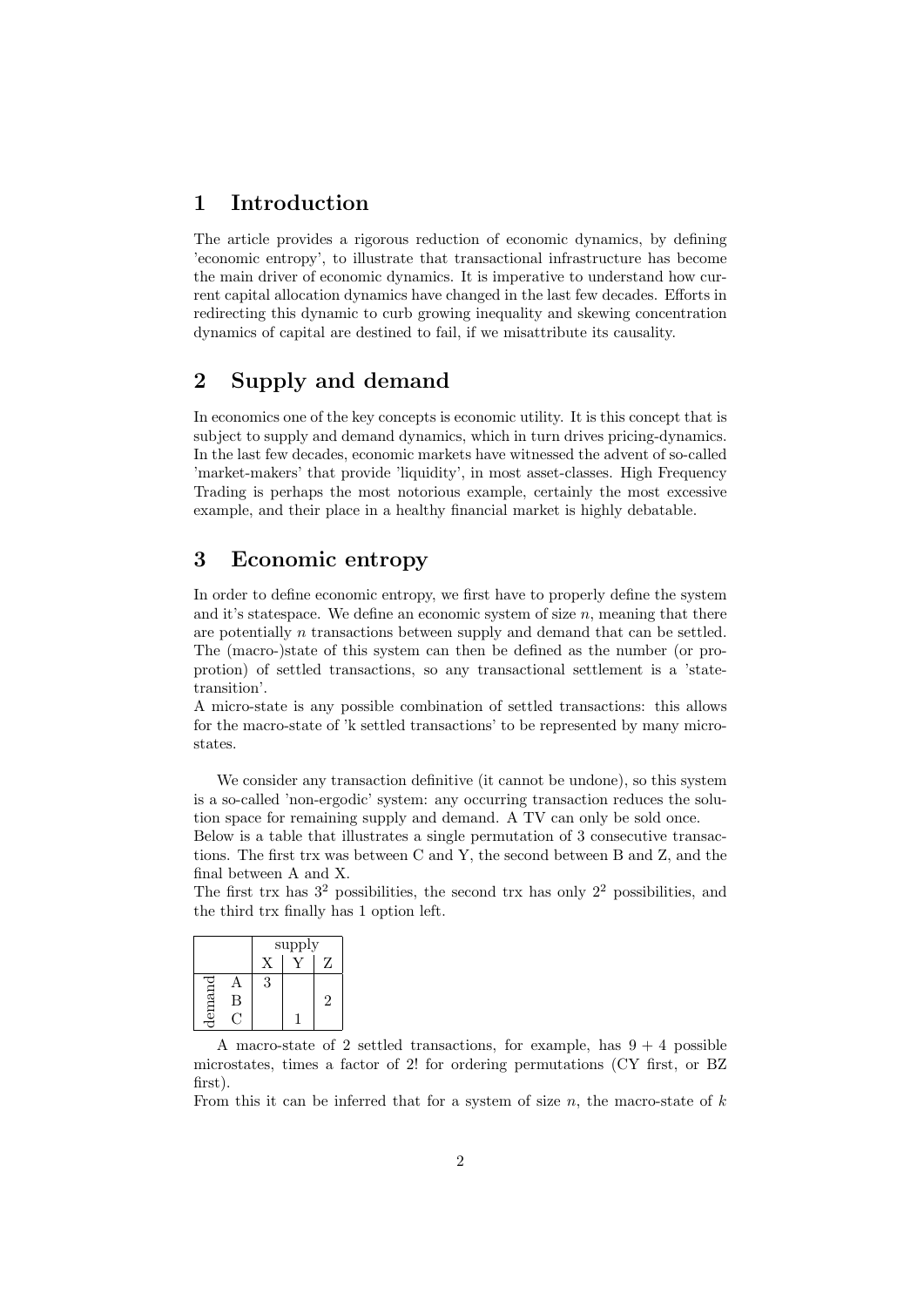settled transactions amounts to the sum of the squares up to  $n$  minus the sum of squares up to  $n - k$ , times k!.

First, the sum of the squares from 1 to  $n$  is given by:

$$
\sum_{k=1}^{n} k^2 = \frac{n(n+1)(2n+1)}{6}
$$
 (1)

If we call this expression  $\sigma(n)$ , then we can express the number of microstates as

$$
W_n(k) = k! \Big( \sigma(n) - \sigma(n-k) \Big) \tag{2}
$$

Plugging in the expression for  $\sigma(n)$  yields:

$$
W_n(k) = k! \left( \frac{n(n+1)(2n+1)}{6} - \frac{(n-k)(n-k+1)(2(n-k)+1)}{6} \right) \tag{3}
$$

which simplifies to:

$$
W_n(k) = k! \left(\frac{k^3}{3} - k^2 n - \frac{k^2}{2} + kn^2 + kn + \frac{k}{6}\right)
$$
 (4)

Since the entropy is defined as the log of the number of micro-states, we get:

$$
S_n(k) = \ln\left(k!\left(\frac{k^3}{3} - k^2n - \frac{k^2}{2} + kn^2 + kn + \frac{k}{6}\right)\right)
$$
(5)

# 4 Increase of economic entropy

The increase of entropy (as the number  $k$  of transactional settlements increases) is demonstrated by determining the positivity (or at least the non-negativity) of entropy-production from  $S_n(k)$  to  $S_n(k+1)$ . This is true if  $W_n(k+1) > W_n(k)$ , or

$$
W_n(k+1) - W_n(k) \ge 0\tag{6}
$$

This translates to:

$$
\left(\frac{(k+1)^3}{3} - (k+1)^2 n - \frac{(k+1)^2}{2} + (k+1)n^2 + (k+1)n + \frac{k+1}{6}\right) - \left(\frac{k^3}{3} - k^2 n - \frac{k^2}{2} + kn^2 + kn + \frac{k}{6}\right) \ge 0
$$
\n(7)

which luckily simplifies to:

$$
(k-n)^2 \ge 0\tag{8}
$$

which is clearly true for any  $k, n$  with  $k \leq n$ .

This shows that an increase in transactional settlement increases the defined economic entropy.

#### 4.1 Maximum settlement

If all supply and demand has settled, the ultimate level of entropy is

$$
S_n(n) = \frac{n!}{6}n(n+1)(2n+1)
$$
\n(9)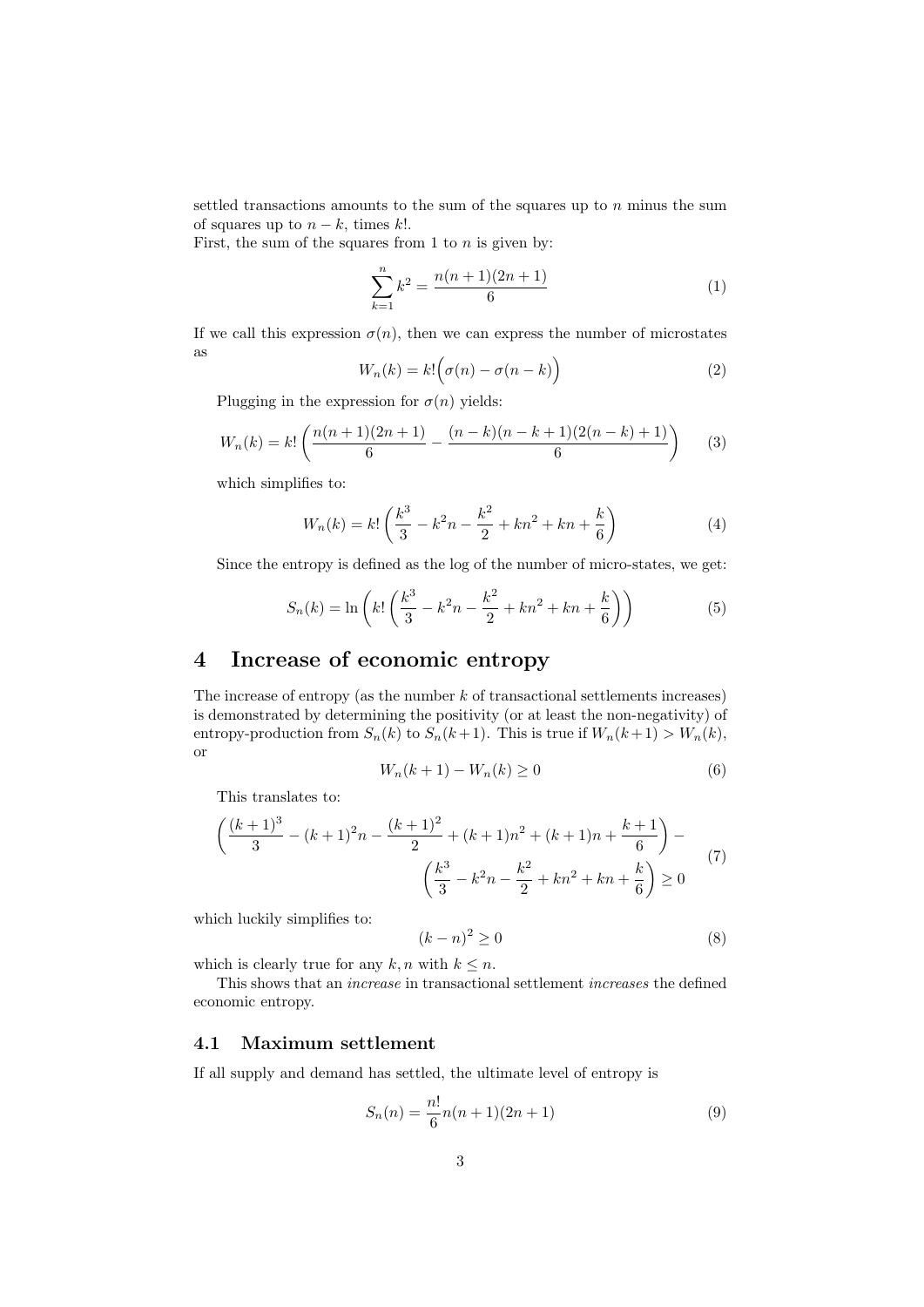#### 4.2 State transitions

One could allow for state-transitions that settle more than 1 instance of supply and demand. That allows for even more permutations per macrostate, and it does not change the direction of the entropic gradient.

## 5 Fractal depth of the transactional topology

We all understand that a supermarket is economically viable. It actually sits in between primary supply and demand of food and other daily needs. From the perspective of this 'primary' supply and demand, a supermarket introduces intermediary supply and demand.

Supermarkets themselves make use of intermediary suppliers, procurement organizations and wholesalers. Every 'intermediate' layer introduces it's own supply and demand, in between existing supply and demand. Eventually there is some 'optimum' in the number of intermediate levels, given the scale, lead-times, liquidity-aspects and other aspects of the specific market.

In financial markets, the number of intermediate levels is typically much higher. Financial engineering has led to myriads of derivatives, covering most asset classes.

This level of 'intermediacy' is better characterized by 'fractal depth'. After all, every intermediate layer will, in principle, introduce more new supply and demand than its surrounding layer introduced. But not only the added liquidity increases per layer, the 'distance' for settlement also reduces. It is more liquidity in volume and in settlement-time. This is illustrated by the following diagrams.

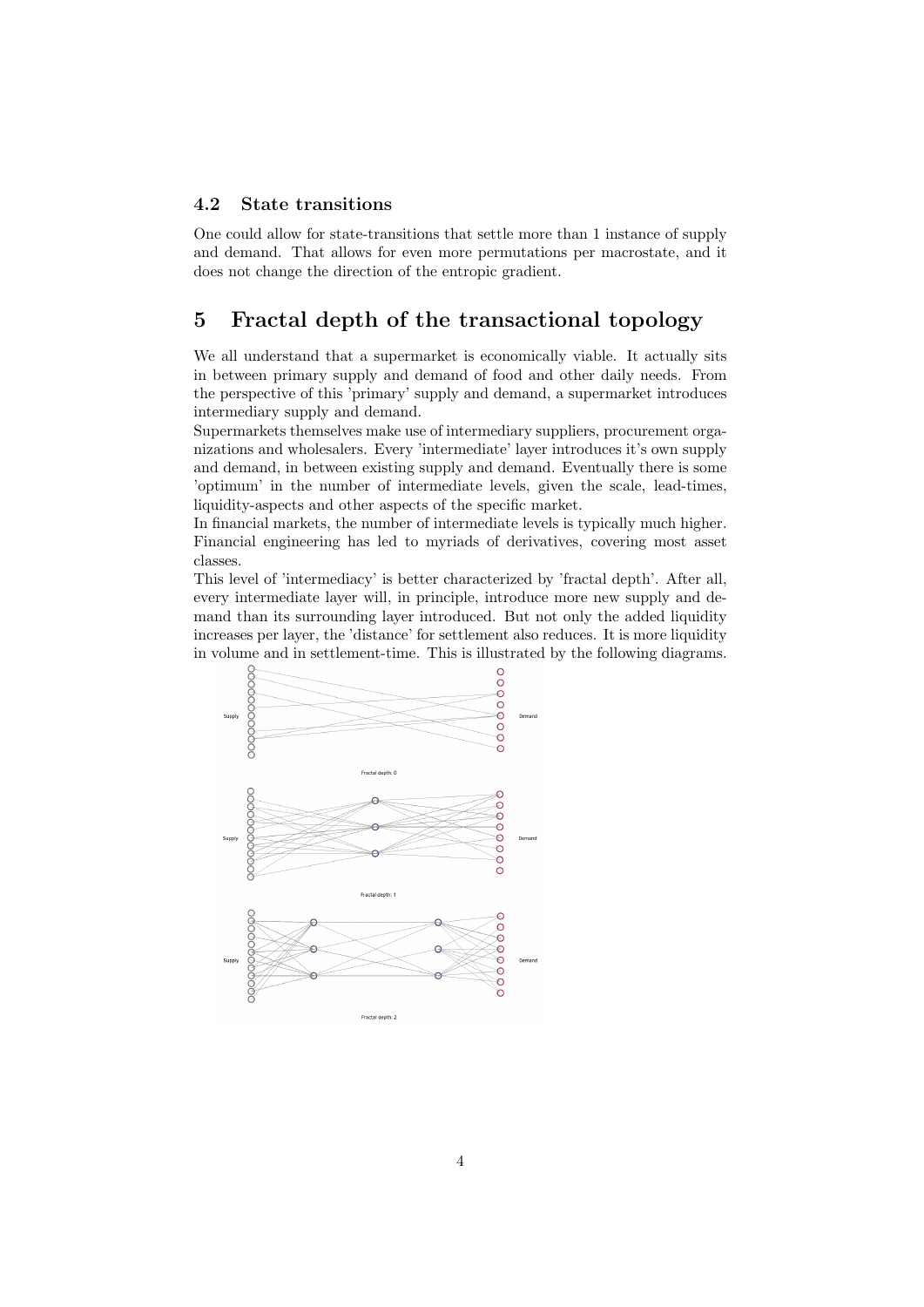

In the financial sector High Frequency Traders currently sit in the center, at the deepest level of this fractal structure. And as stated above, at this depth it takes the biggest transactional volumes, at the shortest settlement-times. Every added intermediate layer allows for higher volumes and shorter transaction times. This is the fractal aspect.

#### 5.1 Measuring fractal depth

In the real world, intermediate layers are not always discrete. Especially in IT-environments the transactional topology will show a much more 'networked' layout than the discrete, hierarchical one that can be seen in the supermarket example.

For domains that display discrete intermediate settlement-layers the fractaldepth can be read from the above diagrams. For 'continuous' topologies fractal depth can be quantified through the distribution of (some measure of) networkcentraiity against both transactional volumes and settlement-times: the centraiity is then a metric for fractal depth. Of course the actual distribution varies per real-world domain.



This should allow for a fundamental framework for empirical, comparative research in many economic subdomains.

### 6 Maximization of economic entropy production

Given that economic entropy will always increase (it will even increase as fast as possible), it is clear that increasing fractal depth allows for an excessive increase in economic entropy. It is another typical example of 'exponential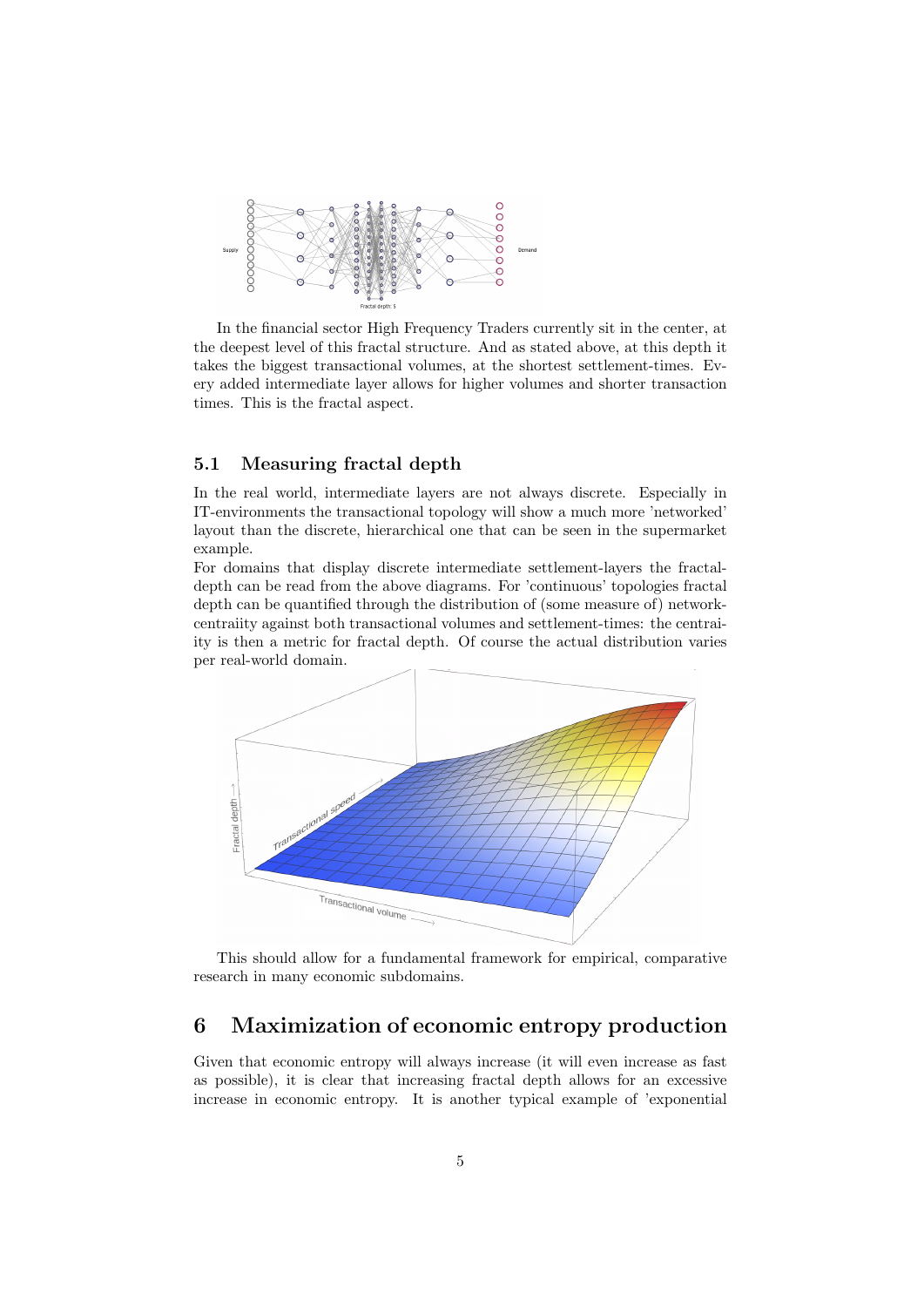growth', for which we currently have not a single empirical framework, to be able to 'diagnose' the current state of our financial-economic system. We have no clue of the power of these undercurrent dynamics, and its effects on the surface dynamics, but one could imagine that it easiliy outweighs any policy put out by a government or central bank. One could also imagine that the introduction of 'decentralized' crypto-currency is not able to counter these dynamics at all: at best, they add a layer of fractal depth, amplifying existing dynamics.

# 7 Dissocation of transactional momentum from primary supply and demand

In the history of the economic discipline, the debate about 'economic value' has never been settled. If anything, conceptual conflation concerning this 'hyperobject' has only increased, in the last few decades. (Talking about increase of information entropy..) This article is not going to add fuel to this debate, but will only argue that, in an economic system, you can determine the proportion of capital that is being injected and extracted from the economic system at any fractal depth.

To make this more specific: increasing fractal depth allows for increasing volumes of capital allocation and extraction at that depth. High frequency traders extract huge amounts of capital only by inserting a level of extreme fractal depth. QE-programmes of central banks inject huge amounts of capital at a level of extreme fractal depth. One can argue that, at this fractal depth, it does not serve the settlement of supply and demand at the most shallow region of this fractal landscape: primary supply and demand that originate from real-world economic utility in a society. It will even harm it because of all kinds of skewing dynamics and obfuscation of price-discovery and all kinds of feedback-loops, etc. In other words, one could determine a *qualitative tipping point* in fractal depth from which it does not really serve the real-world economy anymore. But since fractal depth does takes up a significant part of real-world economic resources, it is blatantly obvious that, beyond this tipping point, any existing infrastructure will cause more harm than good.

Another way to frame this is:

Increasing fractal depth allows for synthetic growth of GDP.

Growth itself cannot be qualified as good or bad in a consistent or sensible way. But economic growth can be qualified as organid or synthetic.

This allows for a re-framing of the de-growth debate. This debate is currently extremely obfuscated, and it misses the point that growth is an emergent aspect that cannot be tamed. One can only reduce the facilitating infrastructure. And fractal depth is a fundamental aspect of this infrastructure. Synthetic growth originates at fractal depth.

7.1 Nonlinear transactionality

Unfortunately it is not possible to determine when deep transactionality starts to significantly distort primary transactionality, because it concerns a highly nonlinear, chaotic system. But it is obvious that the current globalized, ITdriven economy suffers greatly from fractal depth.